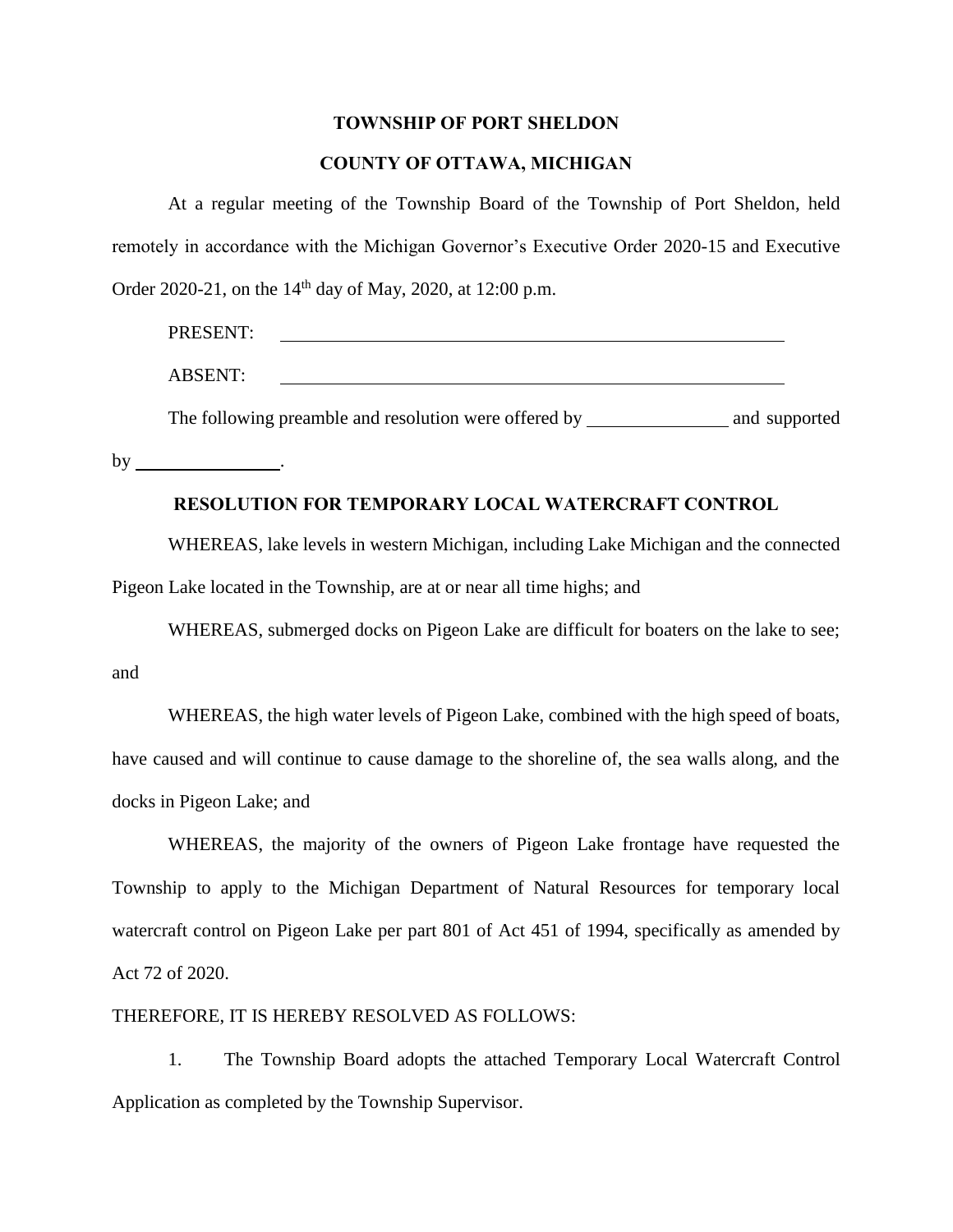2. By means of the attached Temporary Local Watercraft Control Application, the Township Board asks the Michigan Department of Natural Resources to investigate the need for, and to conclude that the need is established for, a temporary local watercraft control ordinance for Pigeon Lake.

3. The Township Board asks the Michigan Department of Natural Resources to prepare and submit to the Township Board for consideration a proposed temporary local watercraft control ordinance.

AYES:

NAYS:

RESOLUTION DECLARED ADOPTED.

\_\_\_\_\_\_\_\_\_\_\_\_\_\_\_\_\_\_\_\_\_\_, Township Clerk